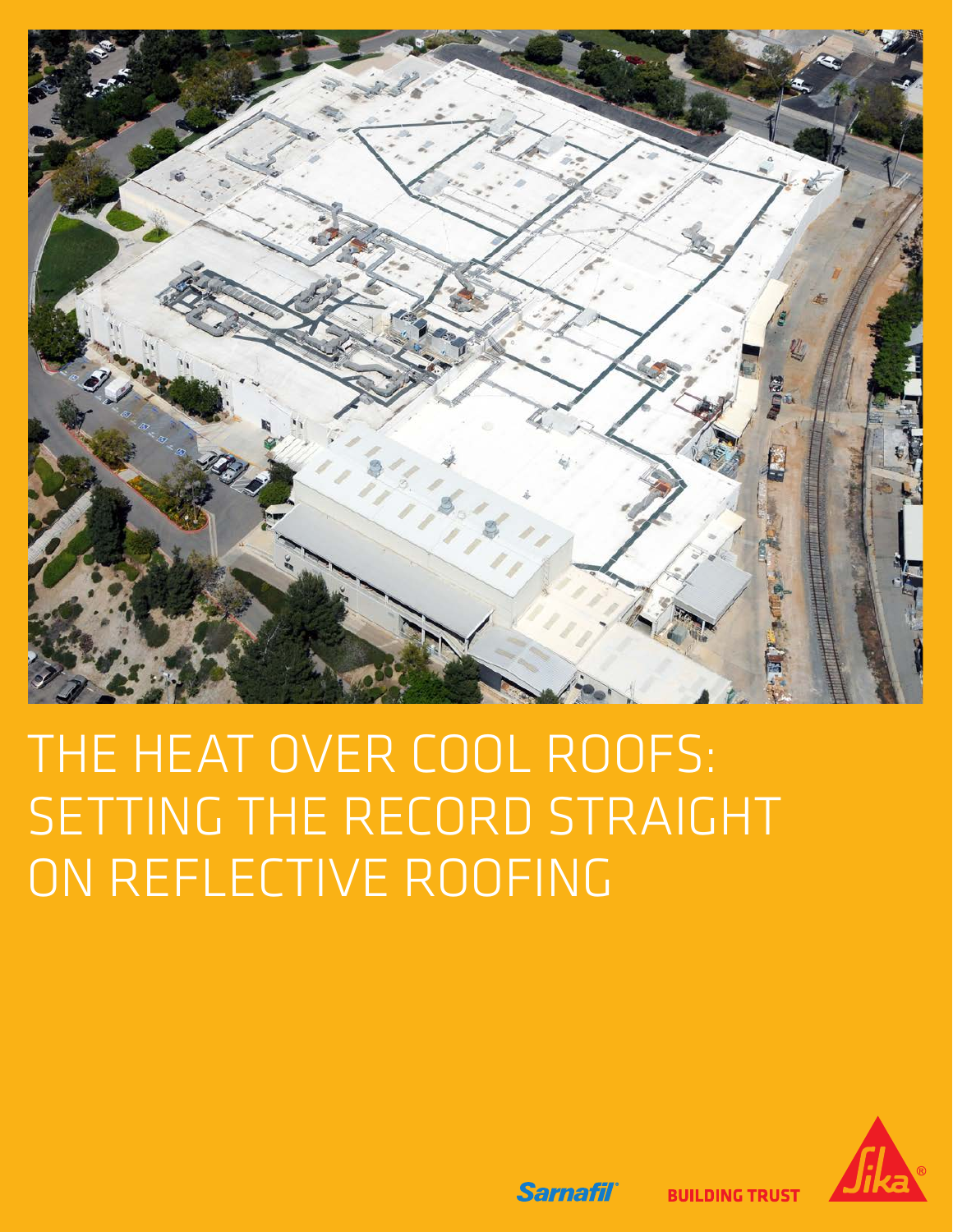## THE HEAT OVER COOL ROOFS: SETTING THE RECORD STRAIGHT ON REFLECTIVE ROOFING

STANLEY P. GRAVELINE, VICE PRESIDENT - TECHNICAL SERVICES, SIKA CORPORATION - ROOFING

DESPITE AN ENVIABLE PERFORMANCE HISTORY, THERE ARE SOME WITHIN THE COMMERCIAL ROOFING INDUSTRY THAT HAVE QUESTIONED THE SCIENCE BEHIND COOL ROOFS. LET'S SET THE RECORD STRAIGHT.

**Perhaps one of the most significant developments in the low slope** commercial roofing industry over the past decade and a half is the increase in the awareness of, and adoption of, the concept of cool roofing. Although there have been refinements over time, "cool" roofs are anything but new. Light colored, reflective thermoplastic roof membranes have been in use since the 1960s in Europe, and the 1970s in North America. A number of the companies that pioneered the introduction of these materials into the low slope roofing market continue to thrive and prosper today.

Cool roof materials, which are typically light colored, reflect a significant portion of the incident solar radiation back up into the atmosphere (reflectance), and also quickly release the fraction of energy that is absorbed by the roof (emittance) into the atmosphere. This results in a lower roof surface temperature during the hot summer months when compared to black or dark colored roofs. Although this provides a number of benefits, the two most important ones are a reduction in cooling energy consumption and a reduction in the Urban Heat Island Effect (UHIE).

With a roof surface that can be more than 40 °F cooler with a white or other light colored membrane, less energy is required to cool the space below. Significant portions of our urban landscape are covered with dark colored parking lots, roads and roofs. These surfaces absorb significant amounts of the incident solar radiation, increasing their surface temperatures. Collectively they contribute to the UHIE, whereby the ambient temperature in a city is hotter than the temperature in rural areas. This elevated temperature increases smog formation amongst other negative consequences. Converting these dark surfaces to light colored reflective surfaces can help mitigate the UHIE.

Although some of the "cool" roof membranes remain largely unchanged from their earliest days, the recognition of the potential benefits of such materials has grown dramatically since the late 1990s. Newsweek magazine first highlighted the benefits of cool roofs in their Millennium Notebook in November, 1998. The article featured the R.C. Wiley



Figure 1: R.C. Wiley Furniture warehouse in Salt Lake City is clearly visible in this aerial photograph.



Figure 2: R.C. Wiley Furniture warehouse is nearly invisible in this thermal infra-red image.

Furniture Warehouse in Salt Lake City. The 865,000 square foot building is clearly visible in aerial photos (Figure 1), however its cool PVC roof made it almost invisible to heat sensors (Figure 2).

The American Society of Heating, Refrigerating and Air-Conditioning Engineers, Inc., (ASHRAE) was the first to recognize the cool roof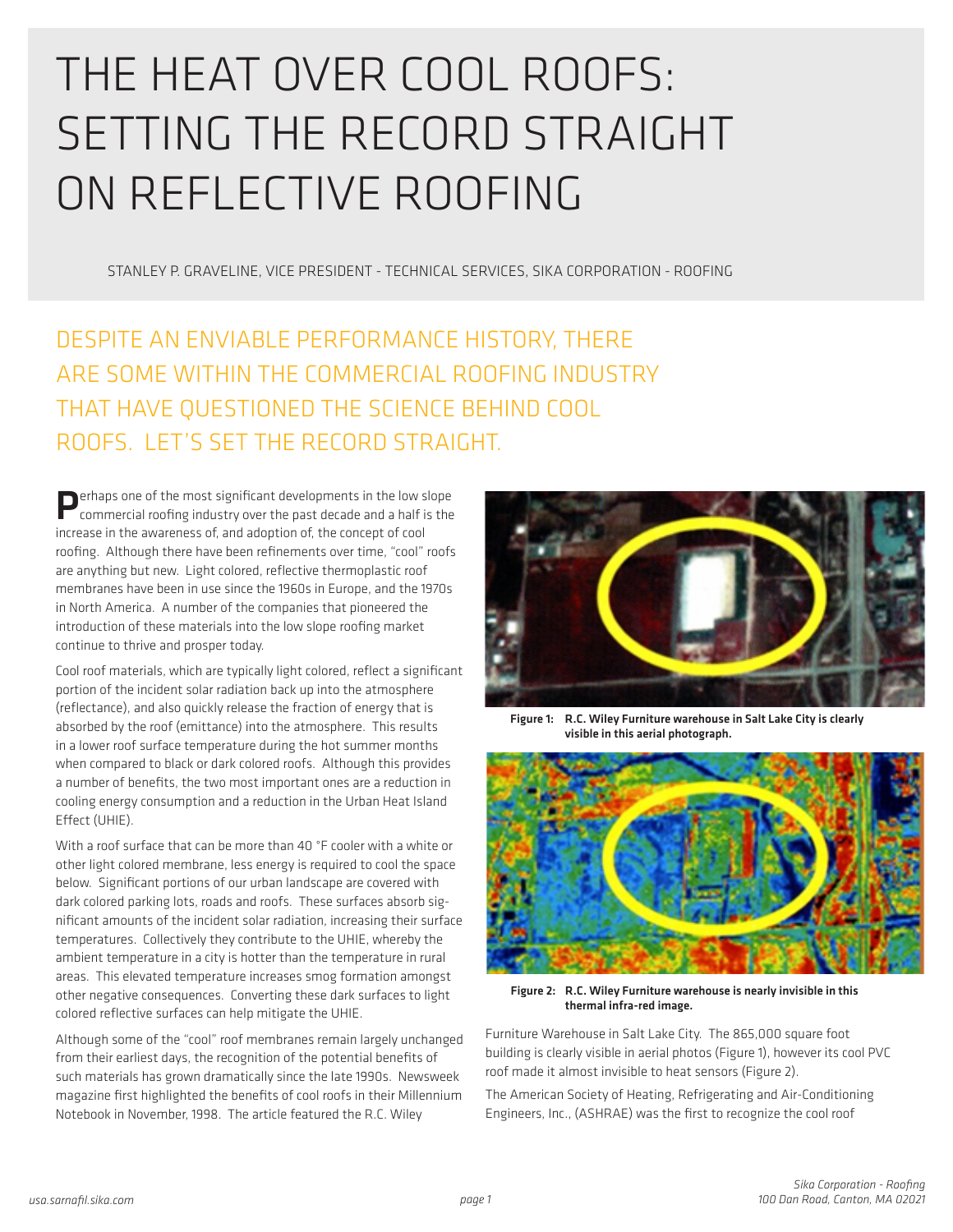concept in a standard in ASHRAE 90.1: Energy Standard for Buildings Except Low-Rise Residential Buildings in 1999. Since that time various entities ranging from the State of California's Energy Commission, green building rating systems such as the U.S. Green Building Council's LEED® and Green Building Initiative Green Globes®, to various cities such as Chicago, New York and Toronto have implemented cool roofing strategies or requirements.

Despite the exceptional track record of some cool roof technologies such as thermoplastic PVC membranes and some coatings over decades, certain individuals, and some companies within the low slope roof industry have attempted to cast doubts on the fundamental science behind cool roofs, the energy impact of cool roofs in northern climates as well as the overall performance of cool roof products. This paper will address each of these and other alleged issues.

#### ENERGY

Lawrence Berkeley National Laboratory (LBNL) was one of the first to measure the cooling energy savings associated with the use of cool roofs. In their 2001 study of a retail store in Austin, TX they determined that simply by switching a black colored membrane to a white membrane, the average summertime rooftop surface temperature on the facility decreased from 168 °F on the black to 126 °F on the white. This resulted in peak hour cooling energy savings of 14% and overall annual energy savings of 7.2¢/ft<sup>2</sup>. Adjusted for inflation in 2013, this would be the equivalent of  $9.5$  $C/ft<sup>2</sup>$ .

Over time, the energy benefits of reflective roofs in southern climates have come to be broadly accepted and recognized. If one accepts that cool roofs provide energy saving benefits in cooling dominated climates, the intuitive corollary is that reflective roof surfaces are disadvantageous in heating dominated climates, where one might assume the black, minimally reflective surfaces will absorb the sun's energy in the winter, presumably reducing heating energy loads.



Figure 3: Ratio of mean global solar irradiance winter/summer.

The answer is not quite as simple as it might first appear. Winter days are shorter than summer days, with more overcast skies. Most importantly, the sun is much lower to the horizon in the winter and generates much less heat. As can be seen in Figure 3, in the northern states, winter solar irradiance is typically 20 to 35% of the summer time irradiance for a given location, therefore a roof surface receives three to five times more sun in the summer than in the winter in northern states. Furthermore in many northern states, roofs will be covered by a highly reflective blanket of snow for extended periods of time, further reducing the impact of a darker colored roof surface on heating energy.

#### Over time, the energy benefits of reflective roofs in southern climates have come to be broadly accepted and recognized.

LBNL simulated the potential impact of substituting conventional dark colored roofs with cool roofs on conditioned commercial buildings in 236 cities. Using the Department of Energy's DOE-2.1E energy model, they determined the differences in cooling and heating energy use between traditional dark roofs and aged cool roofs (assumed average reflectivity of 0.55) considering the local building inventory (types, ages, density of construction), local energy sources and other factors.

As would be expected the greatest net energy savings were calculated for the southern states such as Arizona, New Mexico and Nevada. Their modeling also showed that there can be a "heating energy penalty" associated with the use of cool roofs in cold climates. They found however that the magnitude is generally quite small. In Minnesota for example, they calculate it to be on average 0.137 therm/m<sup>2</sup> per year for conditioned commercial buildings. Most importantly, according to their simulations, with the exception of the most remote locations in Alaska, the summertime cooling energy savings more than offset any heating energy penalty, resulting in net annual energy savings.

A sampling of some of their results, including cooling energy savings, heating energy penalties and net annual energy savings are shown in Table 1. Overall, LBNL estimates that the use of cool roofing materials on 80% of all commercial buildings across the USA would result in 10,400 GWh of cooling energy savings, and approximately \$735 m in overall energy savings. The avoided production of the energy saved could reduce CO<sub>2</sub> emissions by 6.23 Mt annually, the equivalent of removing 1.2 million cars from our roads.

| State         | <b>Cooling Energy</b><br>Saving<br>$kWh/m2$ CRA | <b>Heating Energy</b><br>Penalty<br>therm/ $m^2$ CRA | <b>Energy Cost</b><br>Saving<br>$$/m2$ CRA |
|---------------|-------------------------------------------------|------------------------------------------------------|--------------------------------------------|
| California    | 6.13                                            | 0.0292                                               | 0.699                                      |
| Nevada        | 6.86                                            | 0.0737                                               | 0.570                                      |
| Florida       | 5.72                                            | 0.0115                                               | 0.448                                      |
| New Hampshire | 5.35                                            | 0.121                                                | 0.482                                      |
| Minnesota     | 4.17                                            | 0.137                                                | 0.136                                      |
| Illinois      | 4.22                                            | 0.0994                                               | 0.217                                      |
| U.S. Average  | 5.02                                            | 0.0645                                               | 0.356                                      |

Table 1: Calculated average annual results for selected states. (Source LBNL)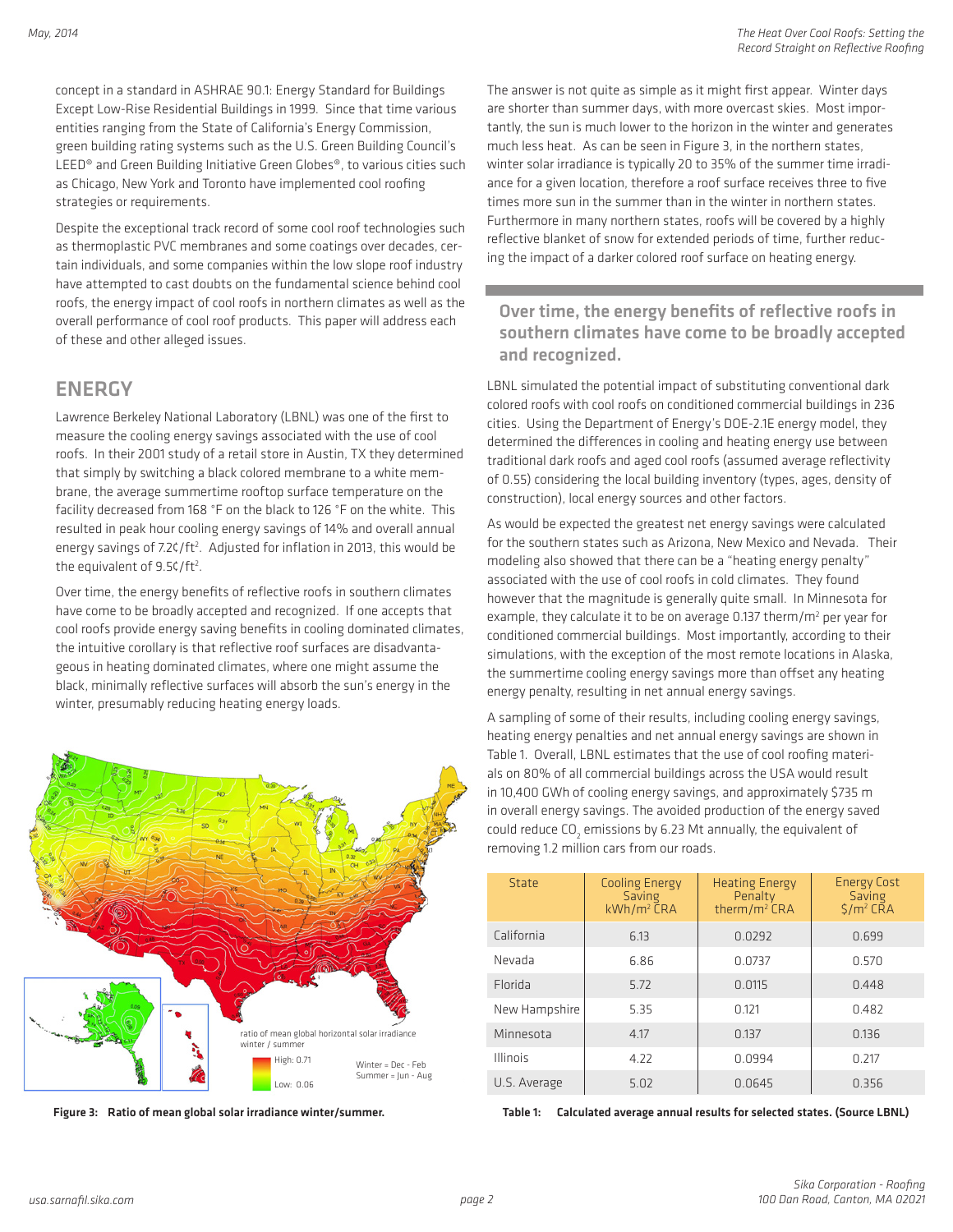

Figure 4: A thermoplastic PVC cool roof was installed on the First United Methodist Church in Gilford, New Hampshire in 1976 and is still in service today, 38 years later.

The LBNL laboratory study is a high level, macro assessment of the potential energy and environmental benefits of cool roofs across the entire USA. Engineers at the HVAC & R Center & Industrial Refrigeration Consortium at the University of Wisconsin (UW) at Madison, on the other hand, were specifically interested in the impact of cool roofs in the cities of Minneapolis, MN and Denver, CO. Their study was based on a typical "big box" retail building. They simulated different combinations of roof colors (black, white), roof insulation values (from none to R24), with and without accounting for snow cover.

Not surprisingly, they found the cooling energy cost benefit of a cool roof decreases with increasing amounts of thermal insulation, from 26% with no insulation to 5% with R24 insulation in Minneapolis. Similarly, they found that the "heating penalty" attributable to a cool roof in their simulation also decreased from 12% with no insulation to 3% with R24 insulation. Most importantly, they calculated that in both Minneapolis and Denver overall annual energy savings are achieved using a cool roof.

Their results are summarized in Table 2. With R24 insulation, the overall savings are modest at \$10.04 and \$16.09 per thousand square

|                                                        | Minneapolis, MN |                 | Denver, CO |                 |
|--------------------------------------------------------|-----------------|-----------------|------------|-----------------|
| Roof Insulation                                        | R4              | R <sub>24</sub> | R4         | R <sub>74</sub> |
| <b>Total Annual Savings</b><br>$(5/1000 \text{ ft}^2)$ | 27.33           | 10.04           | 47.74      | 16.09           |

Table 2: Calculated savings for installing a white roof. (Source HVAC & R Center, University of Wisconsin)

1 Weather Underground: www.wundeground.com

feet of roof surface in Minneapolis and Denver respectively. However, it is important to note that even in such northerly cities, cooling energy savings are sufficient to compensate for any heating energy penalty that may be incurred through the use of cool roof surfaces.

A study was conducted on a correctional facility in Jamesville, New York to compare amongst other things the comparative energy impacts of black, non-reflective and white, reflective, roofs in a northern climate. The study, or at least the reporting of it, has a number of shortcomings.

Four apparently identical buildings were re-roofed with four different roof assemblies. Three had a gypsum cover board and 4" of polyisocyanurate insulation, and different roof covers: one black EPDM, one white TPO and a vegetated cover. The fourth consisted of a white TPO with 8" of polyisocyanurate insulation and the same gypsum cover board.

The roofs were instrumented to compare the heat flow across each roof assembly from late Fall of 2009 through the Spring of 2011. For the purposes of this paper we will focus only on the direct comparison of the white and black roofs with the same amount of insulation. The report highlights typical "summer days" May 12, 16 and 29, 2010, the latter for which they note that with an ambient temperature of 71 °F, the black roof surface was approximately 50 °F hotter than the white roof surface.

It is unclear why these dates were chosen to represent "summer" conditions, when there were numerous days in July 1 on which, the peak ambient temperature was greater than 90 °F. Unfortunately the only date the authors chose to report the indoor temperatures, immediately below the roof decks, was November 9, 2010.

As the structures are heated, it is not surprising that the temperature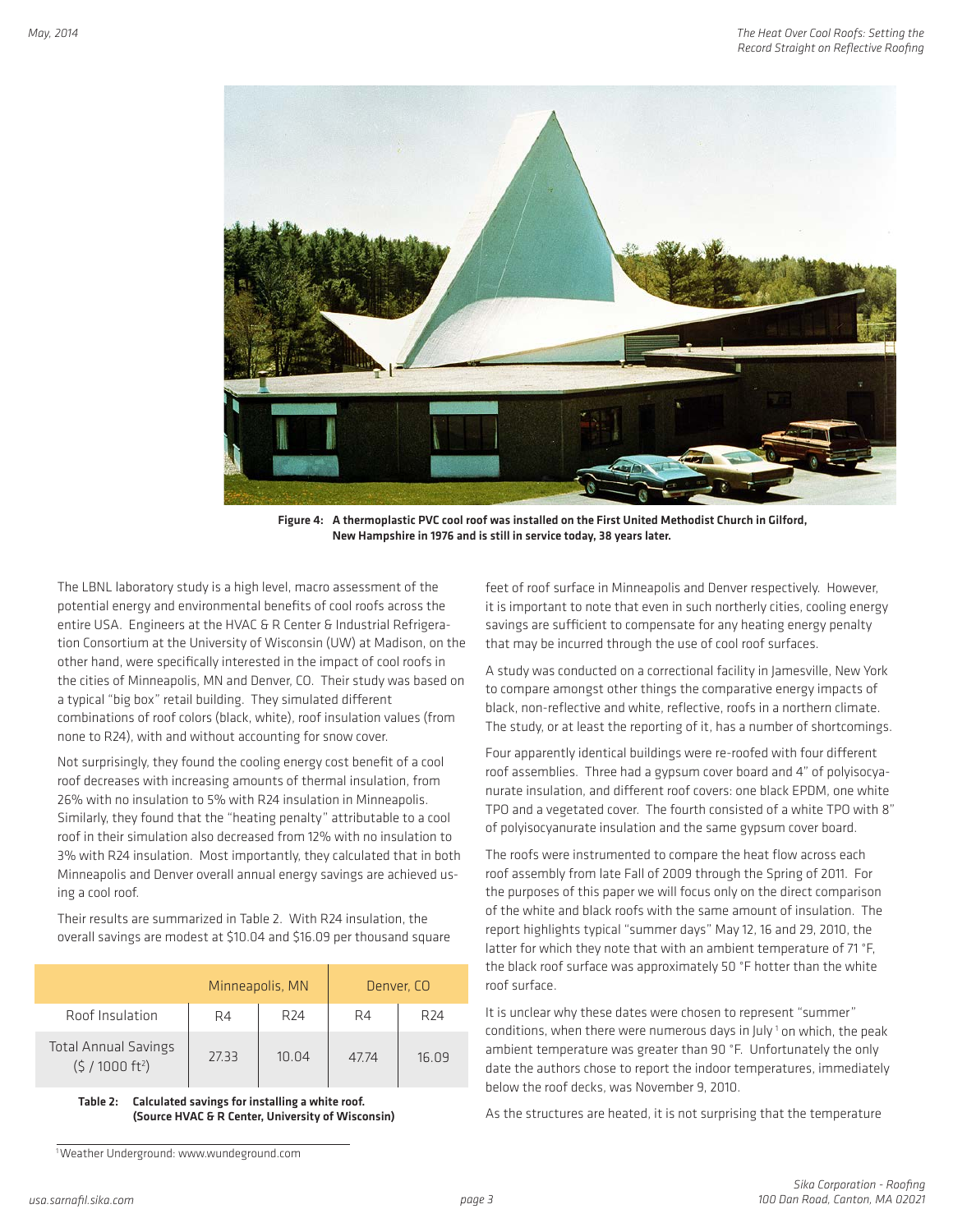at this location in all four buildings remained relatively constant around 72 °F. The buildings are not air conditioned and it would have been informative had they reported summertime temperatures below the roof decks of the four buildings. While "the correctional facility does not have cooling" the authors conducted their assessment "assuming the facility did have cooling" and concluded that using the black roof as a baseline, for the cool roof "heating losses and cooling savings tended to cancel out".

Although the magnitude of the savings varies with location, even in northern locations, Target Corporation achieves net energy savings through the use of cool roofs.

The fact there is no net energy loss for the cool roof is a positive when one considers the additional cool roofing benefits described below. However, this conclusion is based on assuming a heating cost of \$1.00 per therm for heating and \$0.12/ kWh. In 2010 the average cost<sup>2</sup> of natural gas for commercial customers across the state of New York was approximately \$1.00 per therm. However, the average commercial price<sup>2</sup> of electricity in New York state was approximately \$0.16 kWh in 2010. Calculating cooling energy costs for the "theoretical cooling system" at market price would likely have shifted the scale into a net savings for the cool roof. Additionally, the lower summer time roof top temperature of the building with the white roof no doubt results in more comfortable summer time conditions for the residents of the building with the white roofs.

Although data published by LBNL, UW and others is based on modeling and simulations, the results, as well as those discussed above for the Jamesville study, appear to be consistent with the experience of some major building owners such as retail chains. Target Corporation has approximately 1,900 facilities across the USA. Energy is a significant driver of their operational costs. They constantly track energy consumption and compare actual results across their facilities to the projections generated by their own energy models. For more than two decades now Target has used highly reflective thermoplastic PVC roof membranes on all their facilities. The use of cool roofs is an important component of their energy efficiency program. They have compared cool roofs to black roofs in cold climates and have not measured any difference in heating energy consumption between the two. Although the magnitude of the savings varies with location, even in their northern locations, Target Corporation achieves net energy savings through the use of cool roofs.

 A critical point highlighted by the LBNL retail study was the disproportionate impact cool roofs have during the mid-day, peak demand hours. During the study, they measured cooling energy savings of 14% during peak demand hours. Electricity must be used as it is generated. It is not feasible to store electricity on a large scale. Outside of peak demand hours, utilities typically have excess energy capacity. However at peak times, more and more utilities struggle to keep up. Peak energy demand drives power plant construction. As overall energy consumption increases, more utilities are charging premiums on electricity rates during peak demand hours to try and influence behavior and even out the load on their systems. According to the U.S. Energy Administration, buildings currently consume 76% of all electricity produced in the USA. Building cooling systems are generally operated on electricity.

Cool roofs can play a significant role in reducing peak demand across all climate zones. This was one of the driving forces behind California's Title 24 energy code, which mandates a variety of energy saving measures, including cool roofs. The importance of reducing peak cooling demand will only increase with time. According to the United Nations Intergovernmental Panel on Climate Change, it is anticipated that for most regions in North America a 1 in 20 year hottest temperature event will likely become a 1 in 2 year event by the end of the 21<sup>st</sup> century. Additionally, it is projected that the 1 in 20 year maximum daily temperatures will increase 2 to 5 °C in the same time frame.

An alternative way to look at the energy performance of roofing systems is to look at the insulation required to achieve the same "performance." Oak Ridge National Laboratory (ORNL) estimated the energy equivalency of cool roofs vs. non-cool roofs with additional insulation. They were looking to calculate the additional amount of insulation that might be required to achieve "energy equal" roofing systems for new construction and retrofit. They selected one city from each ASHRAE climate zone, and assigned a default R-Value for each, for both new construction and retrofit (See Table 3) for cool roofs (Thermal Reflectance: 0.65 and Thermal Emittance: 0.90).

Using the Simplified Transient Analysis of Roofs (STAR) model they calculated cooling and heating energy costs. They then determined the amount of additional insulation that would be required under a non-cool roof (Thermal Reflectance: 0.10 and Thermal Emittance: 0.90) to have similar heating/cooling costs as the cool roof.

As can be seen in Table 3, in all climate zones, in both the new construction and retrofit scenarios, additional insulation was required under the non-cool roof to achieve the same energy performance as the cool roof. The additional insulation required to achieve energy equivalency with a cool roof ranged from R3 in Fairbanks, AK to R17 in Miami, FL, with an average of R9 in new construction, R2 to R7, for the same cities respectively, and an average of R4 in retrofit.

| Climate<br>Zone | Representative<br>City | <b>Default</b><br>R Value<br>for White<br>Roof New<br>Construction | Additional<br>R Value<br>Required<br>for Black<br>Roof New<br>Construction | Default<br>R Value<br>for White<br>Roof<br>Retrofit<br>Construction | Additional<br>R Value<br>Required<br>for Black<br>Roof Retrofit<br>Construction |
|-----------------|------------------------|--------------------------------------------------------------------|----------------------------------------------------------------------------|---------------------------------------------------------------------|---------------------------------------------------------------------------------|
| 1               | Miami, FL              | 20                                                                 | 17                                                                         | 6                                                                   | 6                                                                               |
| $\overline{2}$  | Austin, TX             | 25                                                                 | 16                                                                         | 9                                                                   | 7                                                                               |
| 3               | Atlanta, GA            | 25                                                                 | 11                                                                         | 9                                                                   | 5                                                                               |
| $\overline{4}$  | Baltimore, MD          | 30                                                                 | 10                                                                         | 12                                                                  | 5                                                                               |
| 5               | Chicago, IL            | 30                                                                 | 6                                                                          | 12                                                                  | 3                                                                               |
| 6               | Minneapolis, MN        | 30                                                                 | 5                                                                          | 12                                                                  | $\overline{3}$                                                                  |
| 7               | Fargo, ND              | 35                                                                 | 5                                                                          | 15                                                                  | $\overline{2}$                                                                  |
| 8               | Fairbanks, AK          | 35                                                                 | 3                                                                          | 15                                                                  | $\overline{2}$                                                                  |

Table 3: Amount of additional R-value needed for a black roof to achieve energy equivalency with a white roof. (Source: Oak Ridge National Laboratory)

<sup>2</sup> U.S. Energy Information Administration: www.eia.gov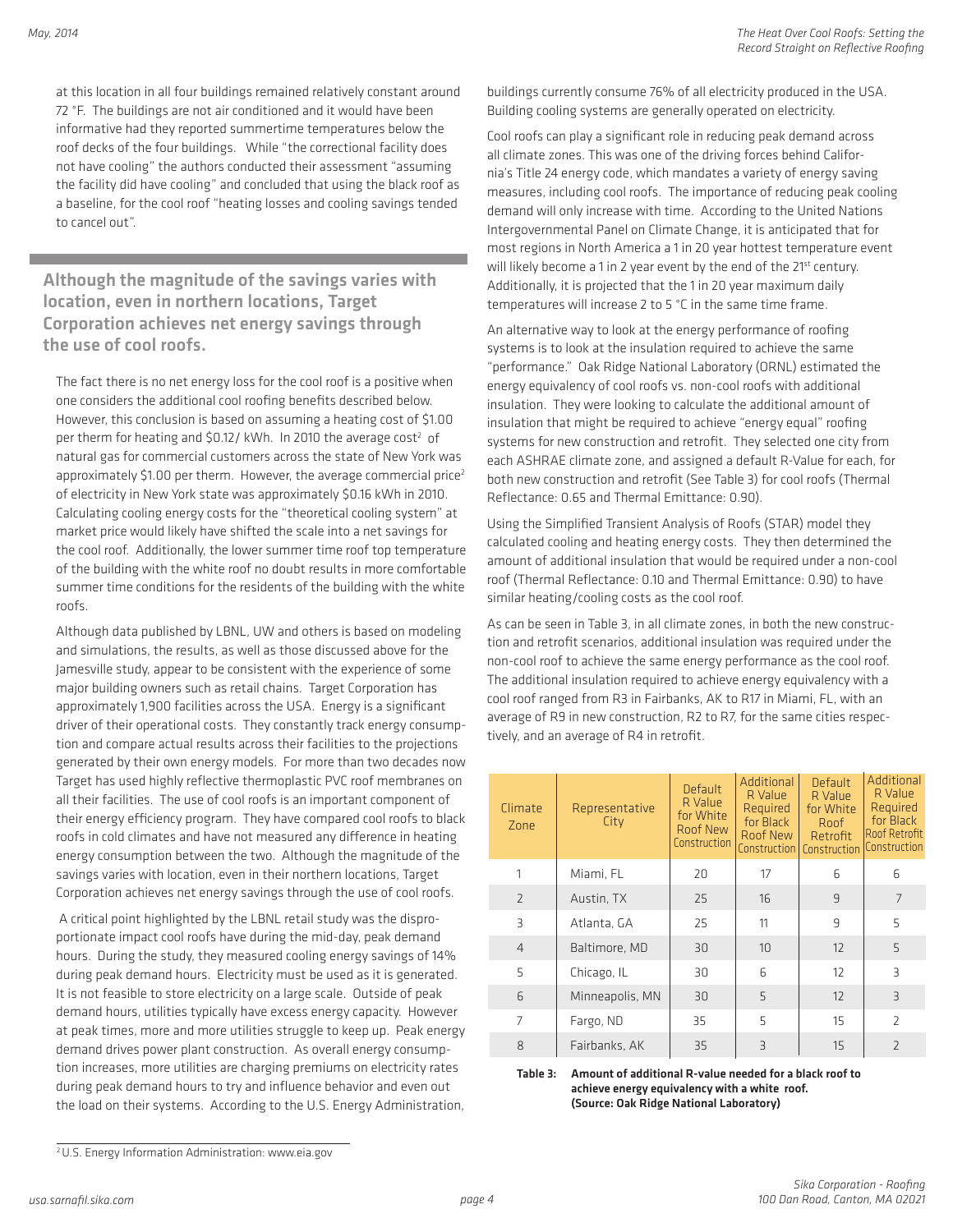Although cool roofs can reduce overall energy consumption, the use of a cool roof should not be used as justification for using less insulation. Buildings consume 49% of all energy produced in the USA according to the U.S. Energy Information Administration. Designers should be looking to use all available means and technologies wherever practical and cost effective to reduce building energy consumption, rather than partially substituting one approach for another.

### COOL ROOFS AND SOILING

Cool roofs like any other material exposed to the elements are subjected to various forms of soiling. The type and degree of soiling will be dependent on numerous factors such as the type of activities occurring around of and upwind of, the building. Manufacturing, agriculture and some forms of power generation for example can generate significant amounts of airborne particulate which deposits on roofs and other surfaces.

Climate may have the greatest impact on the degree of soiling. Hot humid climates for example are more prone to microbiological soiling than colder climates or hot arid regions. For this reason both the Cool Roof Rating Council (CRRC) and the Environmental Protection Agency (EPA) Energy Star program call for weathering of samples in these three climate areas. Samples are placed on racks on "exposure farms" in each of these areas and left to weather for three years, the time in which it is generally accepted that the degree of soiling levels off. The aged values are averaged and reported in each program's rated product directory.

The CRRC's rated product directory lists<sup>3</sup> 448 low slope roof coatings and membranes (single ply, BUR and modified bitumen), with a minimum initial reflectivity of 0.70 and a minimum initial emittance of 0.75. The average initial reflectivity of this group of 448 products is 0.82. The three year aged average reflectivity of this same group of products is 0.69. More than 90% of these products have aged reflectance values of 0.60 or better. Less than 3% of the products have aged reflectance values below 0.55, the value which LBNL uses as the basis for their simulations and assessments.

Cool roofs can be cleaned. Studies have shown that cleaning can restore practically 100% of many products' initial reflectivity. The economic pay-back of regular cleaning of a roof surface varies widely depending on location, roof size, configuration and construction, local ordinances, etc. Although some owners have integrated regular cleaning into their roof maintenance program, this is rarely done. However as has been shown by LBNL, cool roofs provide energy savings benefits even at aged reflectivity levels well below the average of that achieved by the products available on the market.

#### THE URBAN HEAT ISLAND EFFECT

As noted previously, the vast amount of urban surfaces covered by asphalt parking lots and roads, dark colored roofs and other building surfaces collectively absorb significant amounts of the energy radiating from the sun, thereby increasing the overall ambient temperature. The UHIE increases smog formation, which is compounded by the increased greenhouse gas emissions resulting from the power generation required



Figure 5: The Rogers Centre in Toronto, aka Skydome, was constructed in the mid-1980s and relied on 350,000 sq. ft. of thermoplastic PVC "cool roof" still in place today.

to further condition (i.e. cool) living and working spaces to compensate for the higher urban temperatures.

LBNL predicts that installing cool roofs, cool pavements and trees over about 30% of the surface of the Los Angeles basin could reduce the local ambient temperature by as much as 5 °F. It is estimated that this would reduce smog by 10%. Furthermore, the annual building cooling energy savings would be about 50% greater than that expected for the cool roof alone, as a result of the lower ambient temperature. The net effect is significant reductions in greenhouse gases, such as CO<sub>2</sub>.

Recently a study published by Stanford scientists called into question a number of the premises and the conclusions of LBNL's work on the macro impacts of cool roofing. It is beyond the scope of this paper to analyze the points raised in detail. It should be noted however that many who do point to the Stanford report to question the general concept always neglect to note a key element of the report. The paper notes the wide margin of error in their assessment and specifically highlights the "highly uncertain" effect on global warming in their modeling.

Independent studies by the National Center for Atmospheric Research in America (NCAR), and the University of Perugia in Italy, show that if anything, the LBNL projections of the greenhouse gas reduction benefits are conservative and underestimated.

#### COOL ROOF PERFORMANCE

Many people associate, whether intentionally or inadvertently, the relatively recent recognition of the energy and UHIE benefits of cool roofs with the materials being somewhat new to the market and unproven. Although this may in fact be true for some thermoplastic materials, it is definitely not the case for all. Thermoplastic PVC roof membranes, which have always been light colored and highly reflective, were introduced some 50 plus years ago. Since that time many billions of square feet of these materials have been installed across Europe and North America. Decades old thermoplastic PVC roofs continue to perform problem free in all climates zones across the country today.

It is interesting to read articles calling into question the performance

<sup>3</sup> www.coolroofs.org - Rated Product Directory, 04/29/13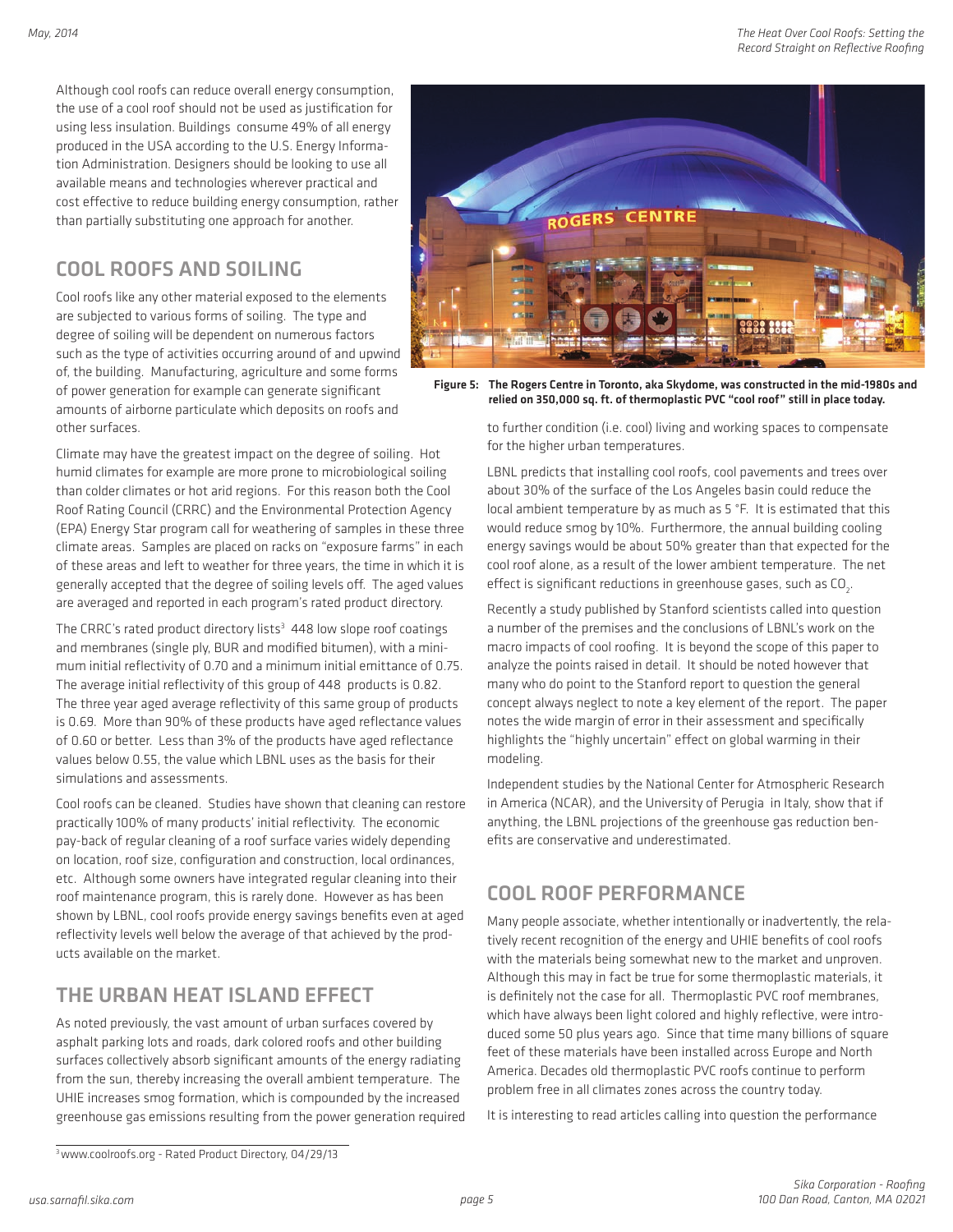of cool roof membranes, particularly as the topic may relate to installations in cold climates. Although the articles start out with dire warnings about the perceived ills of such roof assemblies, abstractly referring to "roof failures," the authors ever so rarely provide specific examples. The papers inevitably turn into treatises on good roof design and installation: use more than a single layer of insulation, do not leave large gaps between insulation boards, control excess air exfiltration, use a vapor retarder when required, etc.

Each and every one of these points is of course sound advice and good roofing practice indeed, regardless of the membrane color. For example, the National Roofing Contractors Association (NRCA) has maintained for quite some time now that a vapor retarder should be considered when the average outside January temperature is below 40 °F (4 °C) and the interior winter relative humidity is 45 percent or greater.

The most recent allegation made is that cool roofs are prone to unusual levels of condensation. Most roofs installed in northern climates, particularly those with loose laid membranes (e.g. mechanically attached), if installed without a vapor retarder, may allow small amounts of warm, moist interior air to condense on the underside of the membrane, regardless of the membrane color. The minimal condensate that may form will typically dry out in the summertime without doing any harm to the roofing system components or causing any problems on the building's interior. This wetting/drying behavior has been a fundamental basis of roof design and performance for many decades. Proponents of black roofs assert that cool roofs allow greater amounts of condensate to form and/or the membrane does not heat up sufficiently to allow all the condensate to dry, resulting in an accumulation of moisture.

SPRI, the trade association representing the single ply roofing industry, sponsored a field study to investigate the phenomenon. They did cut tests during the winter months on ten cool roofs, all located in ASHRAE climate zone 5. All roofs were at least five years old, and consisted of a single layer of polyisocyanurate insulation applied directly to a steel deck, and a "cool" mechanically fastened single ply membrane over climate controlled spaces. In seven of the ten roofs they found no evidence whatsoever of any moisture. In three of the roofs they did detect surface moisture on the face of the insulation. No evidence of detrimen-



Figure 6: A thermoplastic cool roof was installed on the Filtration Group complex in Joliet, IL, in 1984 and is still in service.

tal effects to the roof assembly were observed. They did not go back to the same roofs in the summer months to determine whether, as would be expected, the insulation was dry. They did not open dark colored roofs under the same conditions to determine if they exhibited similar levels of moisture within a similar roof construction, over a similar occupied space in the same climate.

As noted previously, Target Corporation has over the past decades standardized their roofing designs and use only highly reflective thermoplastic PVC roofing membranes. Target has an exemplary pro-active approach to the maintenance and replacement of their roofs. They systematically monitor and track all of their roofs. As the membrane on a given roof approaches the end of its service life, they preemptively remove it and replace it with a new membrane.

In addition to Target Corporation, many of the leading retailers, typically amongst the biggest facility owners in the country, use cool thermoplastic roofs exclusively on their facilities across the country. These numbers speak for themselves.

In doing so, they are able to simply replace the membrane, while preserving the original insulation. They replace dozens of roofs across the country annually in this manner. With the exception of localized leakage at punctures or other similar damage, they do not encounter wet insulation and the existing insulation is left in place to provide decades more service in all cases.

The leading manufacturers of thermoplastic PVC membranes have all been producing membranes in the USA since the 1970s. As in most businesses, their earliest sales were in the same geography as their production facilities. Many of their oldest projects (Figures 4, 5 and 6), which continue to perform to this day, are located in New England, the Mid-West and Canada.

Poorly designed and/or installed roofs, regardless of membrane color will perform poorly. As the Department of Energy has noted in reference to the potential for condensation in cold climates, "while this issue has been observed in both cool and dark roofs in cold climates, the authors are not aware of any data that clearly demonstrates a higher occurrence in cool roofs".

It is estimated, based on SPRI statistics, that over the past decade approximately 5.5 billion square feet of thermoplastic (PVC and TPO) roofing membranes have been installed in ASHRAE climate zones 5 and higher, just under half of the total amount sold over that period for the entire country. More than 2 billion square feet has been installed in zones 6 and 7 alone. In addition to Target Corporation, many of the leading retailers, typically amongst the biggest facility owners in the country, use cool thermoplastic roofs exclusively on their facilities across the country. These numbers speak for themselves.

#### CONCLUSION

Light colored thermoplastic PVC roof membranes have been in use in the USA since the 1970s. The member companies of the Vinyl Roofing